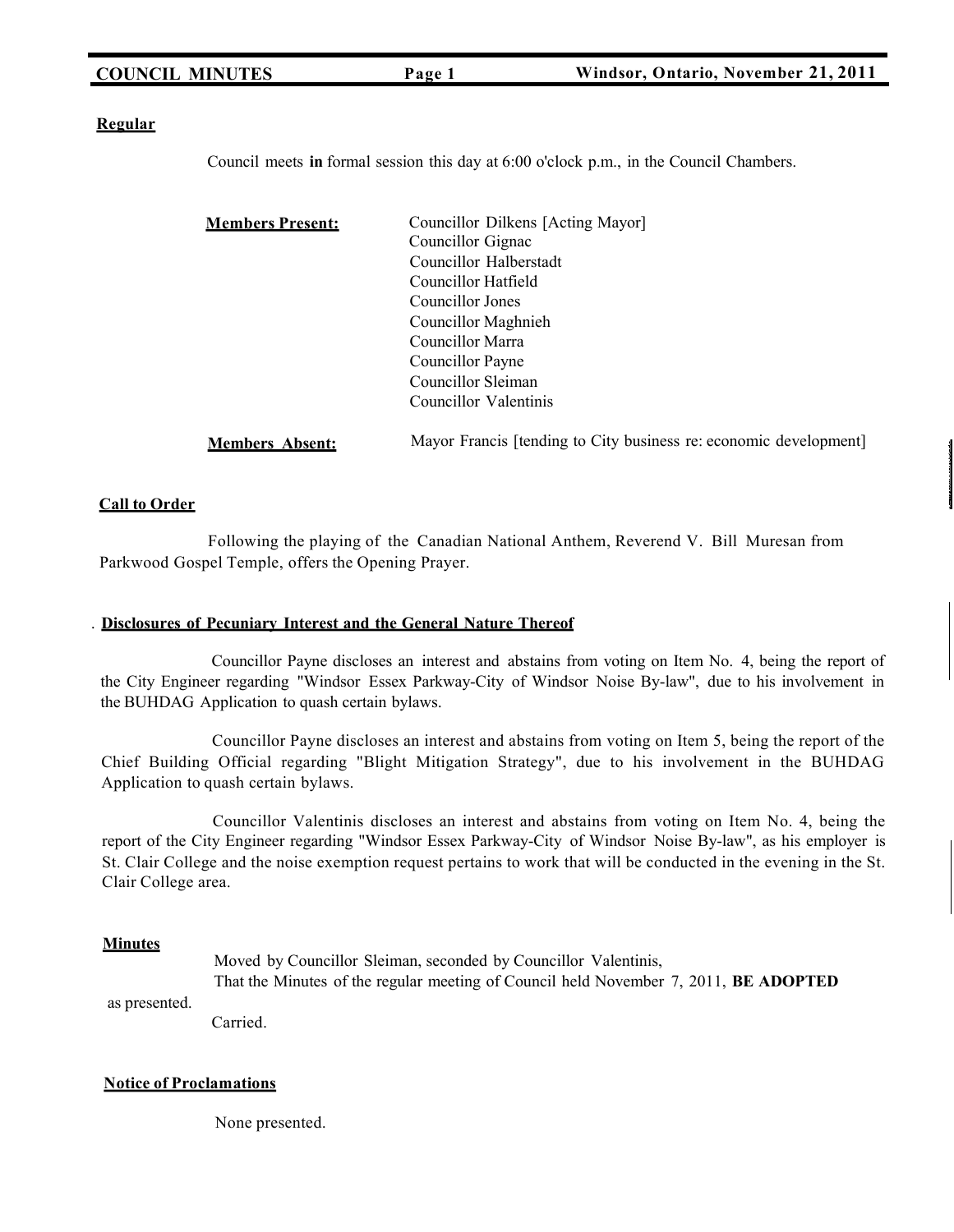### **COUNCIL MINUTES Page2 November 21, 2011**

#### **Committee of the Whole**

Moved by Councillor Marra, seconded by Councillor Gignac,

That Council do now rise and move into Committee of the Whole with the Acting Mayor presiding for the purpose of dealing with:

- (a) communication items;
- (b) consent agenda;
- (c) hearing requests for deferrals or referrals of any items of business;
- (d) hearing presentations and delegations;
- (e) consideration of business items;
- (f) consideration of Committee reports:
	- (i) **Report of Special In-Camera Meeting or other Committee as may be held prior to Council** (if scheduled); and
	- (ii) **Report No. 34 of the Executive Committee** "Relief from Property Taxation" of its meeting held August 30, 2011; and
	- (iii) **Report No. 12 of the Family Aquatics and Library Complex Steering Committee** "Compliance Team" of its meeting held November 4, 2011; and

(iv) **Report of the Special In-Camera Meeting** of its meeting held November 17,201 I.

(g) consideration of by-laws  $195-2011 \& 205-2011$  through  $210-2011$  (inclusive).

Carried.

#### **Communications**

Moved by Councillor Halberstadt, seconded by Councillor Hatfield,

**M331-2011** That the following Communication Items I to 9 and 11 inclusive, as set forth in the Council Agenda **BE REFERRED** as noted; that the Minutes of the Transit Windsor Board of Directors meeting held October 25, 2011 and the Minutes of the Windsor Chartabus Inc. meeting held October 25, 2011 **BE ADOPTED;** and Communication No. IO which is dealt with as follows:

#### **Communication No. 10:**

Moved by Councillor Gignac, seconded by Councillor Sleiman,

**M332-2011** That the report of the City Solicitor dated November I, 2011 in response to CQ44-201 l respecting weeds and standing water on CN Rail lands **BE RECEIVED** for information, and further, that the City Solicitor **BE AUTHORIZED** to forward a complaint regarding the weeds and standing water on CN Rail lands directly to the Canadian Transportation Agency.

| <b>Item</b> | From                                                 | <b>Description</b><br>en del comercio                                                                                                                                                                                                |
|-------------|------------------------------------------------------|--------------------------------------------------------------------------------------------------------------------------------------------------------------------------------------------------------------------------------------|
|             | Ministry of Environment                              | Certificate of Approval Industrial Sewage Works for approval of the<br>establishment of Storm water Management Facilities.<br><b>City Engineer</b><br>Note & File<br><b>SW2011</b>                                                   |
| 2           | Association of<br>Municipalities of Ontario<br>(AMO) | Canada and Ontario Announce \$481 million Investing in Affordable<br>Housing Program.<br><b>Executive Director of Housing &amp; Children's Services</b><br>Chief Financial Officer & City Treasurer<br>Note & File<br><b>MMA2011</b> |
|             | Federation of Canadian                               | Communi ue: Week of October 17, 2011 including Pre-Bud et                                                                                                                                                                            |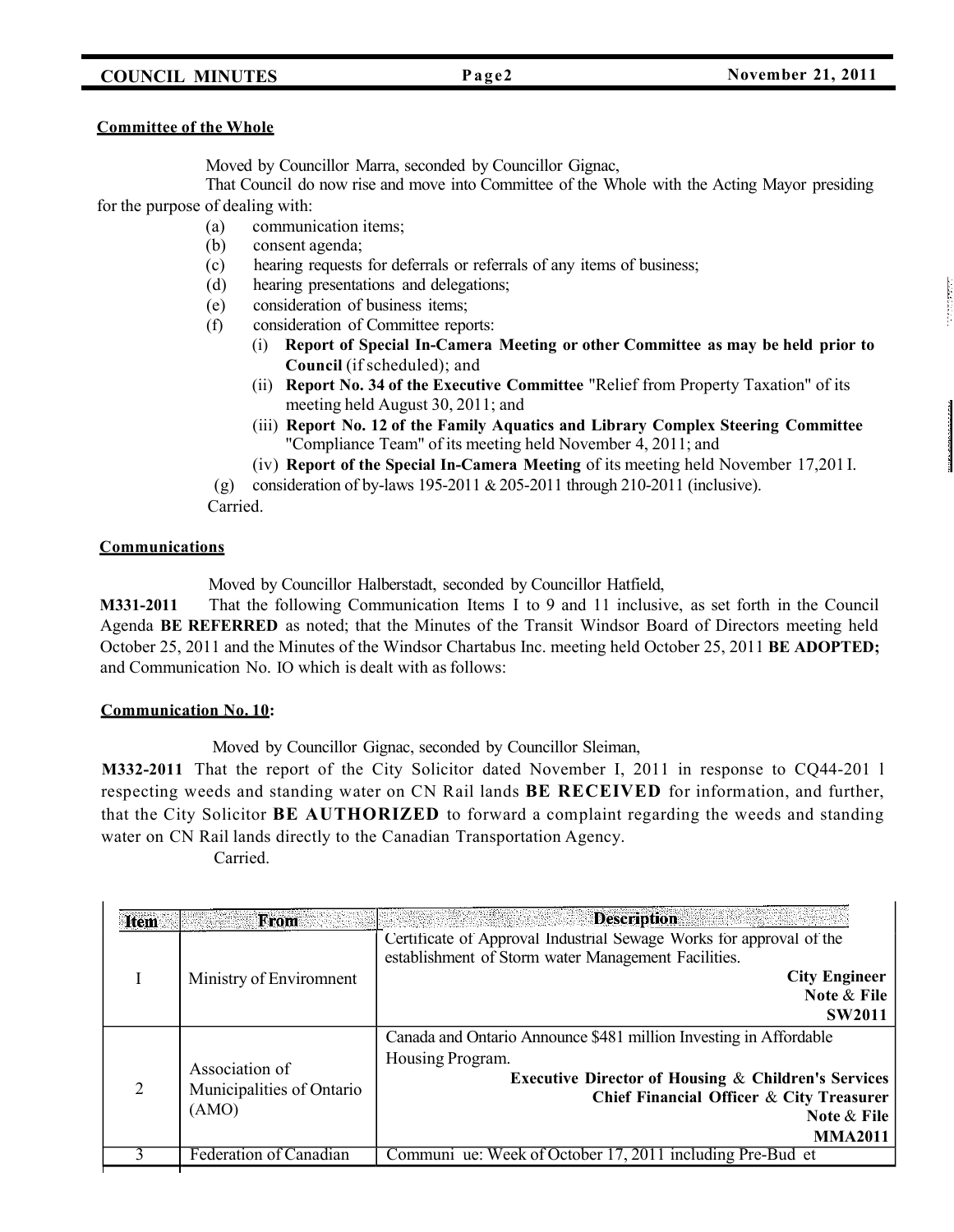**COUNCIL MINUTES Page3 November 21, 2011** 

|                | Municipalities (FCM)                                               | Submission-Fall 201I.                                                                                                                                                                                                                 |
|----------------|--------------------------------------------------------------------|---------------------------------------------------------------------------------------------------------------------------------------------------------------------------------------------------------------------------------------|
|                |                                                                    | Note & File<br><b>MMF2011</b>                                                                                                                                                                                                         |
| $\overline{4}$ | Federation of Canadian<br>Municipalities (FCM)                     | Request for Proposals (RFP) to host the Federation of Canadian<br>Municipalities (FCM) 2013 or 2014 Sustainable Communities<br>Conference and Trade Show.<br>CEO, Tourism Windsor Essex Pelee Island<br>Note & File<br><b>MMF2011</b> |
| 5              | Federation of Canadian<br>Municipalities (FCM)                     | Response to letter regarding M282-201 1 (previously distributed) about<br>financing concept for energy retrofits.<br>Note & File<br>EI2011                                                                                            |
| 6              | Municipal Property<br><b>Assessment Corporation</b><br>(MPAC)      | Property Assessment Notices to be mailed beginning November 2, 2011.<br><b>Chief Financial Officer &amp; City Treasurer</b><br>Note & File<br><b>ACEA2011</b>                                                                         |
| $\overline{7}$ | Windsor-Essex County<br>Health Unit - Medical<br>Officer of Health | Medical Officer of Health's support of community water fluoridation.<br><b>Windsor Utilities Commission</b><br>Note & File<br>EI2011                                                                                                  |
| 8              | Chief Administrative<br>Officer-City of Windsor                    | Approval to allow eight CUPE Local 82 employees to sell Goodfellows<br>newspapers.<br>Note & File<br>APR/3918                                                                                                                         |
| 9              | City Solicitor                                                     | Fire Marshal's Public Fire Safety Council- Fire Safety Awards.<br>Note & File<br><b>SF2011</b>                                                                                                                                        |
| 10             | City Solicitor                                                     | Response to CQ44-2011 - Weeds and standing water on CN Rail Lands.<br>Note & File<br><b>MTR2011</b>                                                                                                                                   |
| $\mathbf{H}$   | Transit Windsor Board of<br>Directors                              | Minutes of the Transit Windsor Board of Directors meeting held October<br>25, 2011 and the minutes of the Windsor Chartabus Inc. meeting held<br>October 25, 2011.<br><b>TO BE ADOPTED</b><br><b>MB2011</b>                           |

Carried.

#### **Consent Agenda**

Moved by Councillor Jones, seconded by Councillor Maghnieh,

That the following Consent Agenda and the recommendations contained in the administrative

reports **BE APPROVED** as amended:

- Item 2 Request to close Pitt Street West from Church Street to Bruce Avenue as noted in Council Motion M257-2011
- ltem 3 Windsor-Essex Parkway-Appointment of Dillon Consulting Limited
- Item 6 Turtle Island Recycling Corp. Request to Re-pay Loan Early
- Item 8 2011 Windsor Santa Claus Parade Sponsorship
- Item 9 Residential Rehabilitation Assistance Program (RRAP) 2011/2012 Budget Allocation Agency Agreement Carried.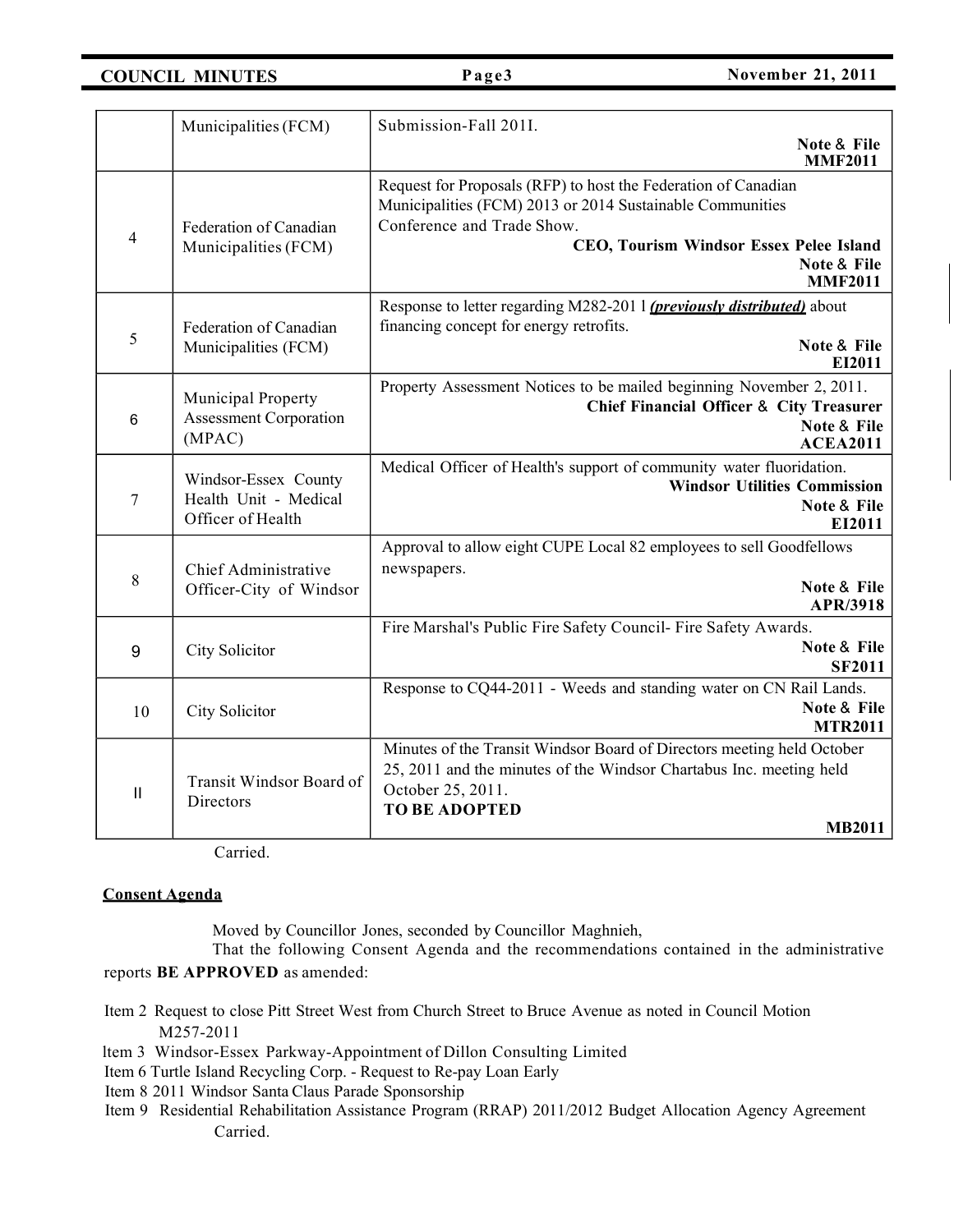**COUNCIL MINUTES Page4 November 21, 2011** 

#### **Deferrals and/or Referrals and Withdrawals**

None requested.

#### **Presentations & Delegations:**

#### **PRESENTATIONS:**

#### **2011 Customer Service Awards, Corporation of the City of Windsor**

### **Alena Sleziak. Customer Service Coordinator; Marianne D'Alessandro, STAR Vice Chair; and Julie Hovsepian, STAR Committee member**

Alena Sleziak, Customer Service Coordinator; Marianne D' Alessandro, STAR Vice Chair; and Julie Hovsepian, STAR Committee member, along with Councillor Dilkens, Acting Mayor and Valerie Critchley, Acting Chief Administrative Officer, appear before Council to present the Customer Service and Pride in Workplace Recipients for 2011 as follows:

Pride in Workplace

-Bill Gerard

Exceptional Customer Service:

-Sheri Favot, Employment Officer, Human Resources

-Chantal Balanda, Facility Person, Gino & Liz Marcus Community Centre

-311/211 Call Centre Team-Communications & Customer Service

### **WEtech Alliance President Karen Behune Plunkett, and Director of Programs and Commnnications Yvonne Pillon**

WEtech Alliance President Karen Behun Plunkett, and Director of Programs and Communications Yvonne Pillon, appear before Council to provide a brief overview of the many technology opportunities that could be beneficial to the community to build a regional technology community, that fosters entrepreneurship, innovation and collaboration, creating a wealth of opportunity and prosperity for Windsor-Essex and conclude by stating that Council may provide a sponsorship of \$4500.00 **in** order to have the City of Windsor logo appear on their membership list.

Moved by Councillor Jones, seconded by Councillor Marra, **M337-2011** That the presentation by representatives from WEtech Alliance pertaining to the many technology opportunities that could benefit the community **BE RECEIVED FOR INORMATION.** Carried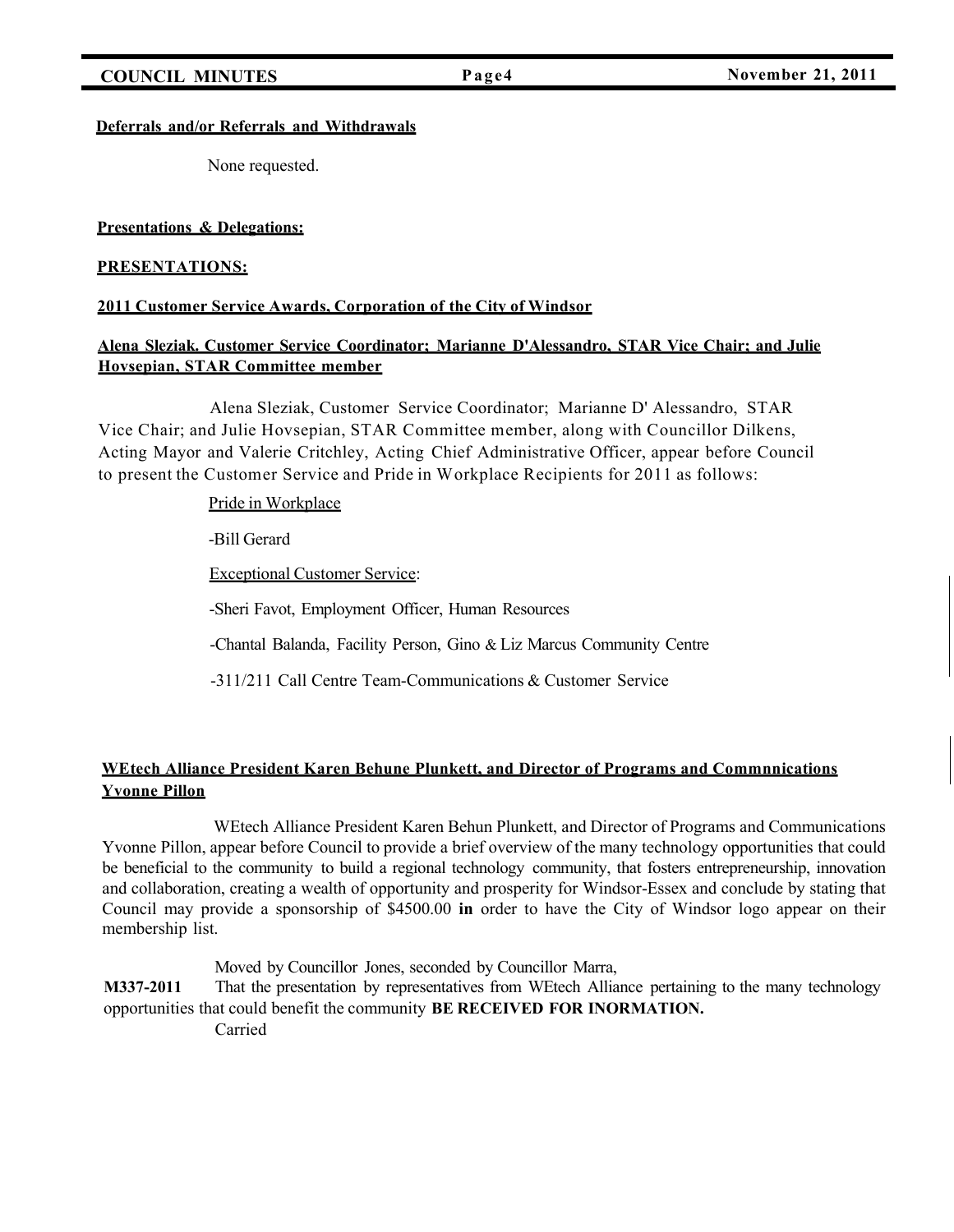#### **COUNCIL MINUTES Page5 November 21, 2011**

#### **Jim Faught. Seuior Public Liaison Officer, WEMG (Windsor Essex Mobility Group); Cindy Prince, Communication Manager. PIC (Parkway Infrastructure Constructors); and Garfield Dales.**

#### **Manager of Wiudsor Border Initiatives, Ontario Ministry of Transportation**

#### Jim Faught, Senior Public Liaison Officer, WEMG (Windsor Essex Mobility Group);

Cindy Prince, Communication Manager, PIC (Parkway Infrastructure Constructors); and Garfield Dales, Manager of Windsor Border Initiatives, Ontario Ministry of Transportation appear before Council to provide a brief update on the Parkway progress and the planned future construction activities for the project; Design and Status; Planned Construction (upcoming 6 months); Pile Driving; Minimizing Construction Impacts; Maintenance; and Complaints Management Protocol and conclude by requesting an exemption to the Noise By-law to allow for low noise construction activities.

(For further information see "Delegations" section regarding "Windsor-Essex Parkway - City of Windsor Noise By-law 6716 Exemption Application".)

#### **DELEGATIONS**

#### **Windsor-Essex Parkway City of Windsor Noise By-Law 6716 Exemption Application**

#### **Andre Lalonde. resident of Ward 1**

Andre Lalonde, resident of Ward I, appears before Council to request that Council reject the administrative recommendation to grant the Windsor Essex Parkway noise by-law exemption application, suggesting that the residents in the area have been subjected to substantial noise and inconvenience from the onset of the project, and concludes by requesting that Council reject the request for the sake of the residents in the area.

#### **Murray Dow. resident of Ward 1**

Murray Dow, resident of Ward I, appears before Council to request that Council reject the administrative recommendation to grant the Windsor Essex Parkway noise by-law exemption application, suggesting that the removal of the trees in the area has increased the noise substantially, and concludes by 'requesting that Council reject any form of night construction in the area.

#### **Denise Kalas. resident of Ward 1**

Denise Kalas, resident of Ward I, appears before Council to request that Council reject the administrative recommendation to grant the Windsor Essex Parkway noise by-law exemption application, stating that the residents still residing there deserve some form of quality of life.

Councillor Dilkens as Acting Mayor leaves the meeting at 8:03 o'clock p.m. and Councillor Gignac assumes the Chair.

Councillor Dilkens as Acting Mayor returns to the meeting at 8:05 o'clock p.m. and Councillor Gignac returns to her seat at the Council table.

ST/8821 4

(For final disposition of this matter, see **Clause CR287/2011** in Schedule "A" attached hereto.)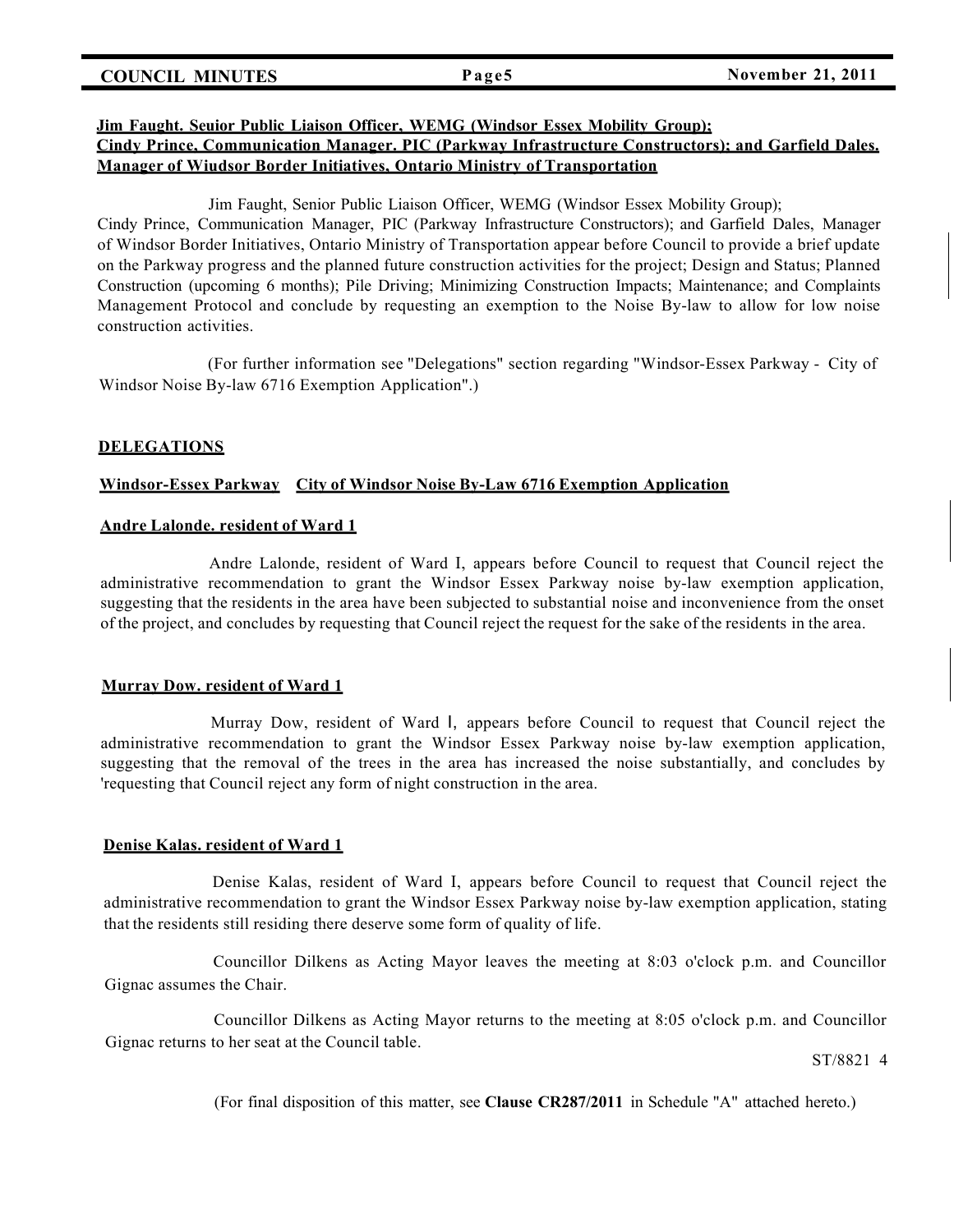### **COUNCIL MINUTES Page6 November 21, 2011**

# **Report No. 34** - **Executive Committee Report** - **Relief from Property Taxation**

### **Marion Overholt, Solicitor, Legal Assistance of Wiudsor**

Marion Overholt, Solicitor, Legal Assistance of Windsor, appears before Council to speak in support of the recommendation to allow for relief from property taxation, suggesting that the time frame for accepting applications be extended an additional year, and concludes by thanking Council and Administration for the attention and time that has been dedicated to this program.

# **Rolly Marentette, Income Support Sub Committee for Pathway to Potential**

Rally Marentette, Income Support Sub Committee for Pathway to Potential, appears before Council to speak in support of the recommendation regarding the relief from property taxation, suggesting that the time frame for accepting applications be extended an additional year, and concludes by stating that Pathway to Potential is prepared to work with Administration to enhance program.

MB2011

(For final disposition of this matter, see **Report Section.)**

# **Regular Business Items (for final disposition of these matters see Schedule "A" attached)**

Item I Windsor-Essex Parkway - Ontario Municipal Board Road Closure Process Item 5 Blight Mitigation Strategy Item 7 2012 Schedule of Council & Standing Committee Meetings

# **Consideration of Committee Reports**

Moved by Councillor Sleiman, seconded by Councillor Valentinis, **M333-2011** That **Report No. 34 of the Executive Committee** "Relief from Property Taxation" of its meeting held August 30, 2011 **BE ADOPTED AS AMENDED** to reflect the following:

THAT City Council **ACCEPT** Administration's recommendations with regards to approval of 39 applications for total tax relief of \$58,624.09 and;

THAT City Council **AUTHORIZE** the carry forward of\$30,591.86 from the 2010 tax relief program to the 2011 tax relief program and;

THAT City Council **AUTHORIZE** an additional \$49,408.14 to be allocated from the Budget Stabilization Reserve for purposes of providing the tax relief program for 2011.

THAT Administration **BE REQUESTED** to research the City of Ottawa's waiver option of the 5% annual interest charge; along with the tax relief guidelines of Oshawa, Hamilton and Sudbury, and that Administration **REPORT BACK** to Council within 90 days .

Carried.

Report Number 15445 AF2011 5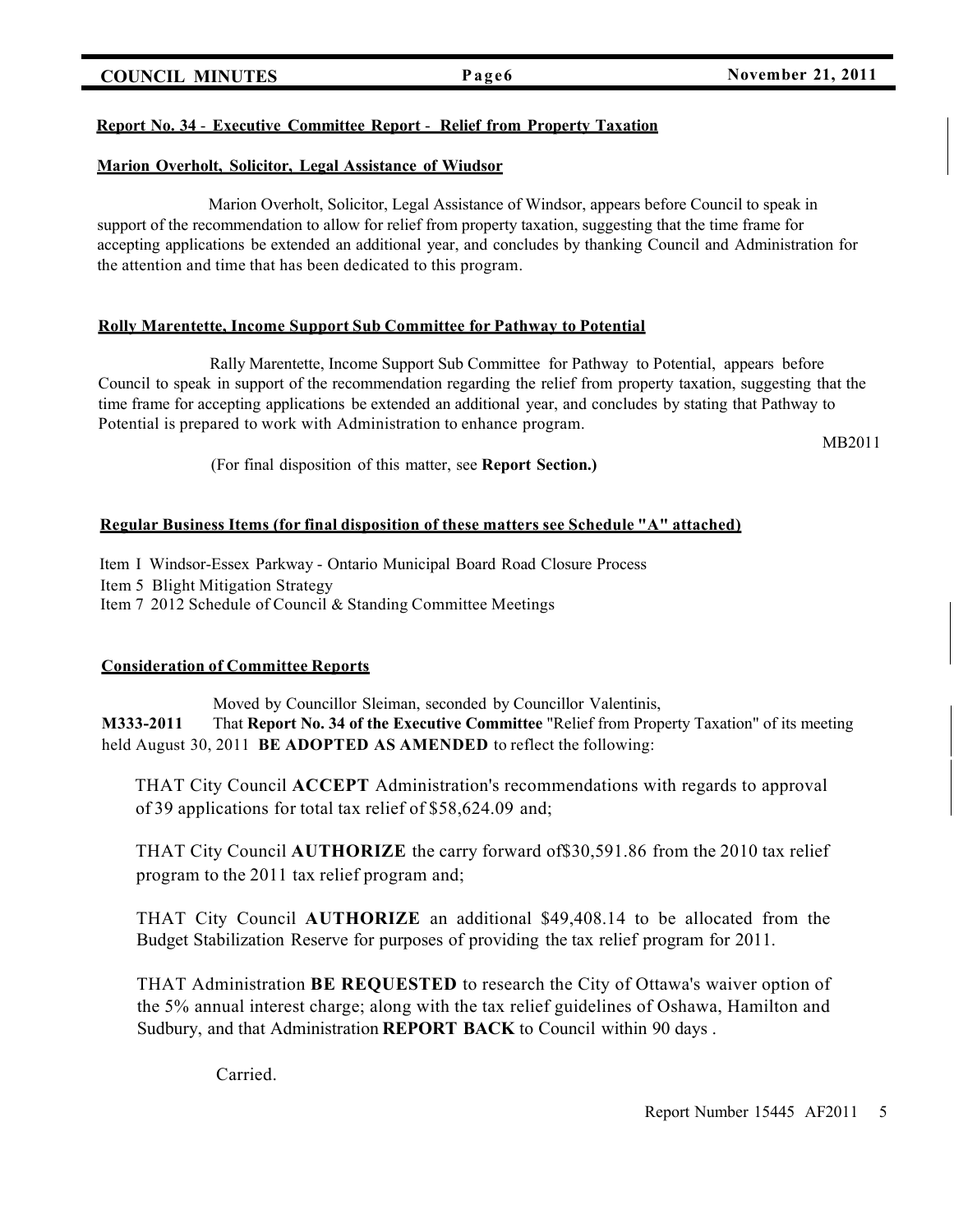# **COUNCIL MINUTES Page7 November 21, <sup>2011</sup> l**

### Moved by Councillor Sleiman, seconded by Councillor Valentinis, **M334-2011** That **Report No. 12 of the Family Aquatics and Library Complex Steering Committee** - "Family Aquatic and Library Complex (the "Facility") - Compliance Team" of its meeting held November 4, 2011 - **BE ADOPTED** as presented. Carried. MB2011

Moved by Councillor Sleiman, seconded by Councillor Valentinis, **M335-2011** That **Report of the Special In-Camera Meeting** of its meeting held November 17, 2011, **BE ADOPTED** as presented. Carried.

ACO2011

#### **By-laws**

Moved by Councillor Marra, seconded by Councillor Gignac, That the following By-laws No. 195-2011 & 205-2011 through 210-2011 (inclusive), be introduced and read a first and second time:

- 195-2011 "A BY-LAW TO PROVIDE VITAL SERVICES TO RESIDENTIAL TENANTS IN THE CITY OF WINDSOR"
- 205-2011 "A BY-LAW TO CLOSE, STOP UP AND CONVEY STREETS AND ALLEYS IN THE AREA BOUNDED BY AND INCLUDING WATER STREET TO THE WEST, BOUNDED BY BROADWAY BOULEVARD TO THE SOUTH, BOUNDED BY OJIBWAY PARKWAY TO THE EAST AND BOUNDED BY AND INCLUDING CHAPPUS STREET AND HEALY STREET TO THE NORTH, MORE PARTICULARLY DESCRIBED IN SCHEDULE "A" ATTACHED HERETO"
- 206-2011 "A BY-LAW TO CLOSE, STOP UP AND CONVEY A PART OF THE STREET COMMONLY KNOWN AS MCDOUGALL STREET, CITY OF WINDSOR"
- 207-2011 "A BY-LAW TO ESTABLISH LANDS AS A PUBLIC HIGHWAY KNOWN AS MCHUGH STREET, IN THE CITY OF WINDSOR"
- 208,2011 "A BY-LAW TO FURTHER AMEND BY-LAW NUMBER 8600 CITED AS THE "CITY OF WINDSOR ZONING BY-LAW""
- 209-2011 "A BY-LAW TO FURTHER AMEND BY-LAW NUMBER 8600 AS THE "CITY OF WINDSOR ZONING BY-LAW""
- 210-2011 "A BY-LAW TO CONFIRM THE PROCEEDINGS OF THE COUNCIL OF THE CORPORATION OF THE CITY OF WINDSOR AT ITS MEETING HELD ON THE TWENTY-FIRST DAY OF NOVEMBER, 2011"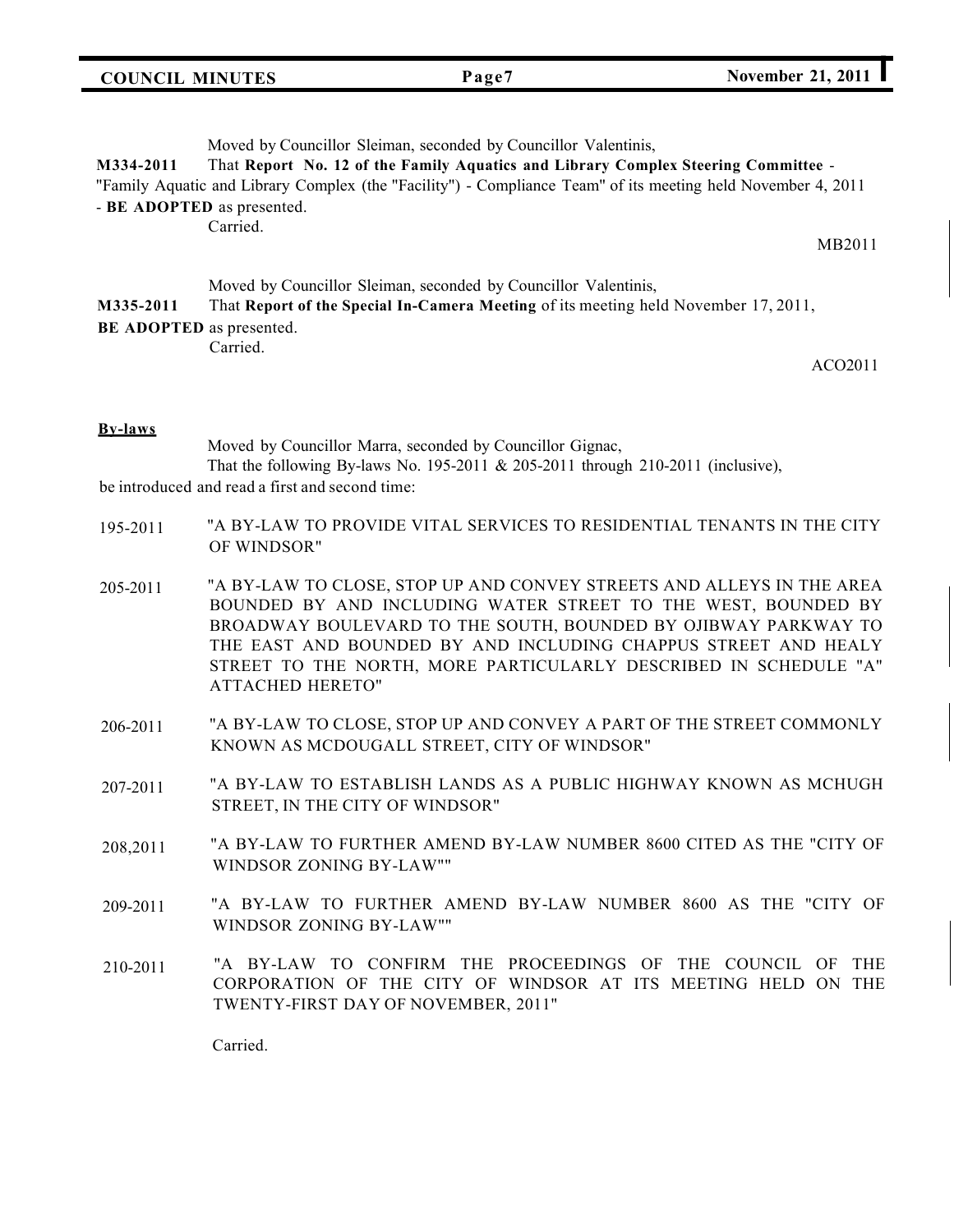|  | <b>COUNCIL MINUTES</b> |  |
|--|------------------------|--|
|--|------------------------|--|

Moved by Councillor Halberstadt, seconded by Councillor Hatfield,

That the Committee of the Whole does now rise and report to Council respecting the business items considered by the Committee:

| $\vert$ 1) | Communication Items (as amended) |
|------------|----------------------------------|
|            |                                  |

| 3) | <b>Items Deferred</b> |
|----|-----------------------|
|    |                       |

**Items Referred**

**4) Consideration of the Balance of Business Items** *(see* **Schedule "A")**

- **5) Committee Reports (as amended)**
- **6) By-laws given first and second readings (as presented)**

Carried.

#### **Notices of Motion**

Councillor Halberstadt gives notice that he will introduce a motion for consideration at the December 5, 2011 meeting of Council to grant permission to the Windsor-Essex Children's Aid Society to extend their temporary sign permit for banners along Riverside Drive East for 1 year.

SBS2011

Councillor Dilkens advises that he intends to introduce a motion for consideration at a future meeting of Council regarding the "Use of City Parks Bylaw" and the number of instances where the permit fee has been waived to utilize a park for an event.

SR201l

#### **Third Reading of By-laws**

Moved by Councillor Jones, seconded by Councillor Maghnieh,

That the following By-laws No. 195-2011 & 205-2011 through 210-2011 (inclusive), having been read a first and second time be now read a third time and finally passed and that the Acting Mayor and Clerk **BE AUTHORIZED** to sign and seal the same notwithstanding any contrary provision of the Council. Carried.

#### **Petitions**

Moved by Councillor Gignac, seconded by Councillor Payne, **M336-2011** That the petition presented by Councillor Gignac from residents of Belle Isle View Blvd. requesting to prune all trees on Belle Isle View Blvd. due to the recent rash of tree and property damage on this stretch of roadway **BE RECEIVED** by the Clerk and the Clerk **BE DIRECTED** to forward the petition to the Manager of Forestry and Horticulture for the purpose of an examination of the requested works or undertakings; and further that a report **BE PROVIDED** consistent with the direction provided.

Carried.

ACO/10546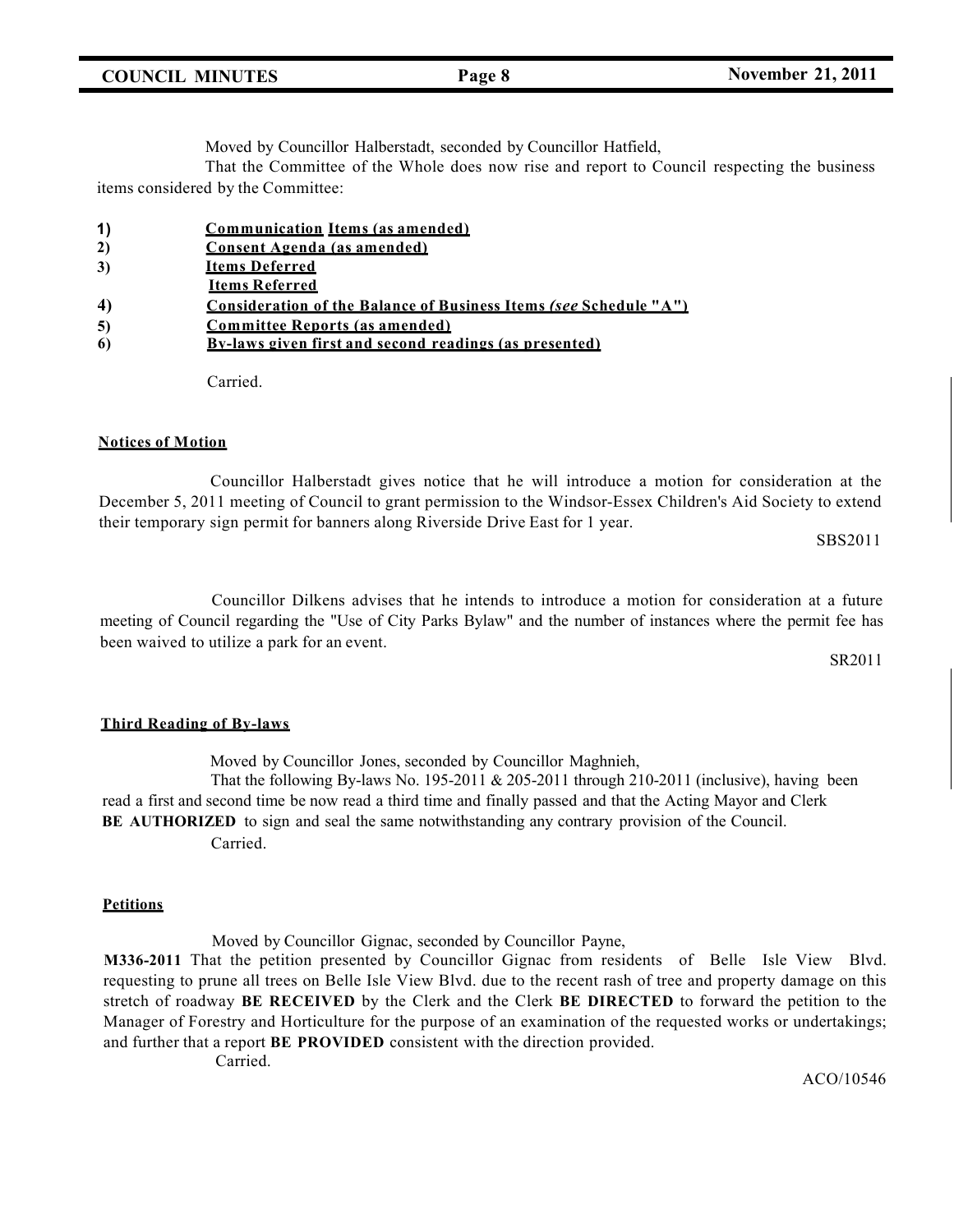Councillor Dilkens as Acting Mayor leaves the Chair at 9:40 o'clock p.m. and Councillor Jones assumes the Chair to allow for Councillor Dilkens to ask questions from his Council seat.

#### **Council Questions**

Moved by Councillor Valentinis, seconded by Councillor Marra, **M338-2011** That the following Council Question by Councillor Valentinis **BE APPROVED,** and that. Administration **BE DIRECTED** to proceed with the necessary actions to respond to the Council Question in the form of a written report, consistent with Council's instructions, and in accordance with Section 17.1 of the Procedure By-law 98-2011:

CQ71-201 I

Asks Re: Pelissier - Erie to Wyandotte. As part of budget discussions can we have the cost of rehabilitation (re-surfacing) Pelissier from Erie Street to Wyandotte.

SW2011

Carried.

Moved by Councillor Halberstadt, seconded by Councillor Valentinis,

**M339-2011** That the following Council Question by Councillor Halberstadt **BE APPROVED,** and that Administration **BE DIRECTED** to proceed with the necessary actions to respond to the Council Question in the form of a written report, consistent with Council's instructions, and in accordance with Section 17.l of the Procedure By-law 98-2011:

CQ72-201 l

Asks for a report from Administration on the cost and timelines to rehabilitate Willistead Crescent curbs and roadway to come forward at Capital Budget deliberations.

SW201 l

Carried.

Moved by Councillor Marra, seconded by Councillor Valentinis,

**M340-2011** That the following Council Question by Councillor Marra **BE APPROVED,** and that Administration **BE DIRECTED** to proceed with the necessary actions to respond to the Council Question in the form of a written report, consistent with Council's instructions, and in accordance with Section 17.1 of the Procedure By-law

98-2011:

CQ73-2011

Asks Administration to prepare a report with regards to the basement flooding that has occurred along Wachna and its abutting streets. The report is to include what infrastructure improvements are required for a permanent solution to stop the basement flooding in this area.

SW2011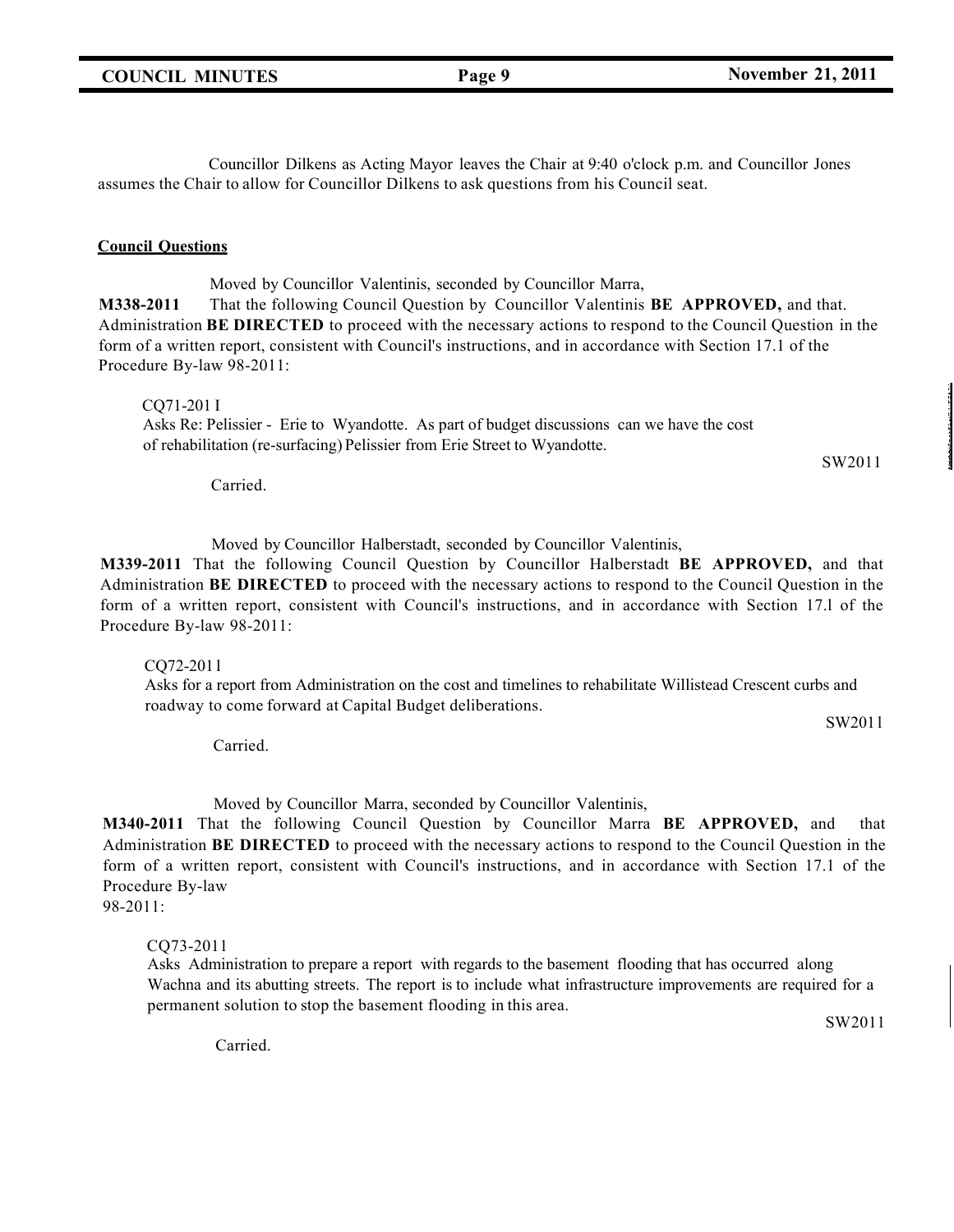**M341-2011** That the following Council Question by Councillor Payne **BE APPROVED,** and that Administration **BE DIRECTED** to proceed with the necessary actions to respond to the Council Question in the form of a written report, consistent with Council's instructions, and in accordance with Section 17.1 of the Procedure By-law 98-2011:

#### CQ74-2011

Asks for a report on means by which paper use in the Corporation could be reduced in the interest of the environment, tree preservation and sustainability. Carried.

EI201l

#### · **Adjournment**

Moved by Councillor Marra, seconded by Councillor Gignac, That this Council meeting stand adjourned until the next regular meeting of Council or at the call

#### of the Mayor.

Carried.

Accordingly, the meeting is adjourned at I0:00 o'clock p.m.

### **ACTING MAYOR**

**CITY CLERK**

#### **THIS IS A DRAFT COPY**

#### **SUPERVISOR OF COUNCIL SERVICES/DEPUTY CITY CLERK**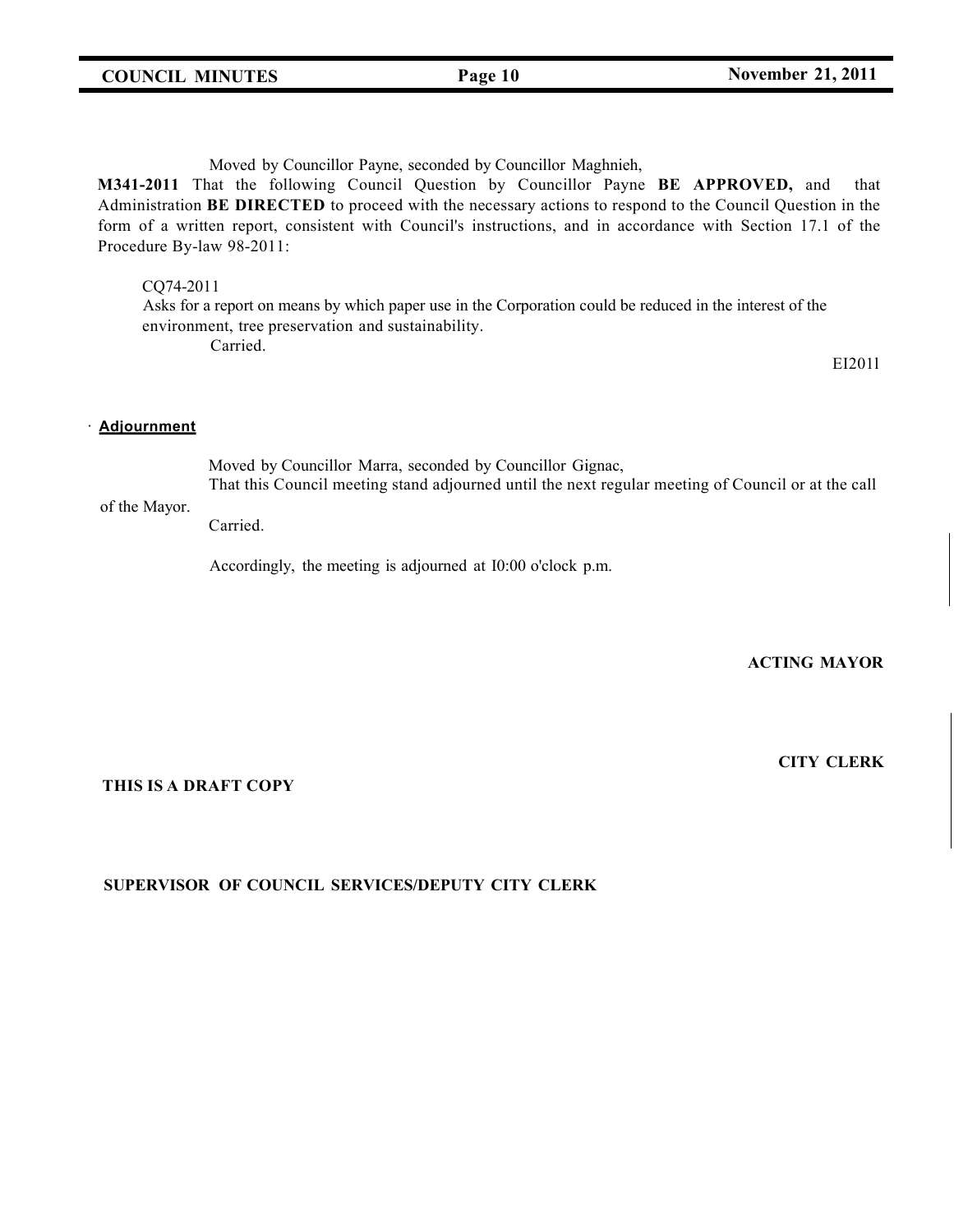# **COUNCIL MINUTES Page 11 November 21, 2011**

Valentinis Marra

#### CR284/2011

That the City of Windsor **ENDORSE** in principle the Windsor-Essex Parkway Road Closure application to the Ontario Municipal Board (OMB) as outlined in the letter dated July 28<sup>th</sup>, 2011 (Schedule A), pending review of final design, specifications and drawings; and,

That the City of Windsor **NOT OBJECT** to the application to close, pursuant to 0MB Notice of Road Closing *f(* dated October 12, 2011.

Carried.

Report Number **15589 ST/8821 1**

Jones Maghnieh

#### CR285/2011

That the 20.1 metre (66.0 feet) wide portion of Pitt Street West from Church Street to Bruce Avenue, as shown on Drawing Number CC-1620, attached as Appendix "B" **BE CLOSED FOR MUNICIPAL PURPOSES** subject to the following:

- Easements are required in favour of: Bell Canada Enwin Utilities - Hydro Division Windsor Utilities Commission - Water Division Cogeco Cable Systems Inc.
- The by-law to close not be registered until construction of the aquatic family centre begins

#### and further:

- the City Engineer **BE REQUESTED** to supply the appropriate legal description, in accordance with Drawing CC-1620, attached as Appendix "B";
- the City Planner, or designate, **BE AUTHORIZED** to publish the required legal notice;
- the City Solicitor **BE REQUESTED** to prepare the by-law to close;
- the Chief Administrative Officer and City Clerk **BE AUTHORIZED** to sign all necessary documents approved as to form and content satisfactory to the City Solicitor; and
- the transaction **BE COMPLETED** electronically pursuant to By-law Number 366-2003.

Carried.

Report Number **15586 SR/11026 C2**

**Appendices** Drawing Number CC-1620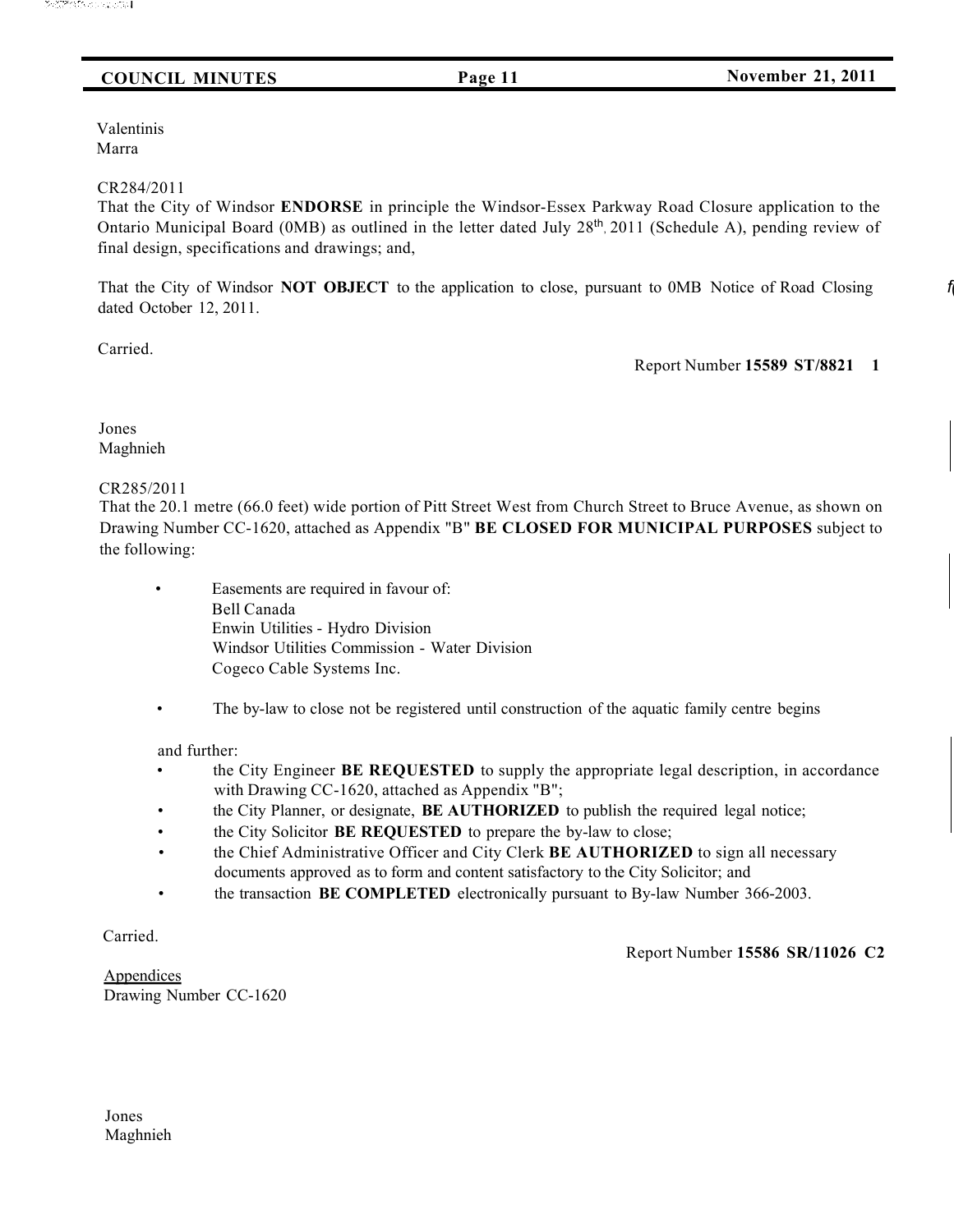# **COUNCIL MINUTES Page 12 November 21, 2011**

#### CR286/2011

That City Council **APPROVE THE APPOINTMENT** of Dillon Consulting Limited as the Engineer under Section 78 of the Ontario Municipal Drainage Act for the Windsor Essex Parkway project only, conditional upon there being **no costs** to the City, and that the City reserves the right to obtain a professional review.

Carried.

Report Number **15508 ST/8821 C3**

Marra Sleiman

CR287/201 l

That the following exemption requests to the provisions of the Noise By-law 6716 (as amended), **BE GRANTED** to permit for the operation of construction equipment **excluding pile driving operations,** required to complete the Windsor- Essex Parkway;

a. Specific exemption request:

To grant the City Engineer authorization to approve exemptions for work that is last minute in nature not described in the General exemption request above. These requests would be last minute type requests and would be limited to a 4 day exemption, and that the proponent

**BE REQUIRED** to provide proper notification to affected residents for each request,

and further, that the ward Councillor be notified and consulted of any noise exemption requests.

Carried. Councillor Jones voting nay. Councillors Payne and Valentinis disclose an interest and abstain from voting on this matter.

Report Number **15590 ST/8821 4**

Valentinis Jones

#### CR288/2011

I. That Council **APPROVE** the proposed amendments contained in the Definitions and Parts 1 and 4 of Appendix 1 of the Maintenance and Occupancy Standards By-law 147-2011 thereby authorizing the Building Department to deal with vacant and derelict buildings in a consistent and timely manner.

II. That Council further **APPROVE** the amendments contained in Part 5 of Appendix A of the Maintenance and Occupancy Standards By-law 147-2011 (see Appendix 1) to protect the heritage aspects of those buildings designated by Council under Part IV and Part V of the Ontario Heritage Act.

Carried.

Councillor Payne discloses an interest and abstain from voting on this matter.

Report Number **15579 SB/10571 5**

Jones Maghnieh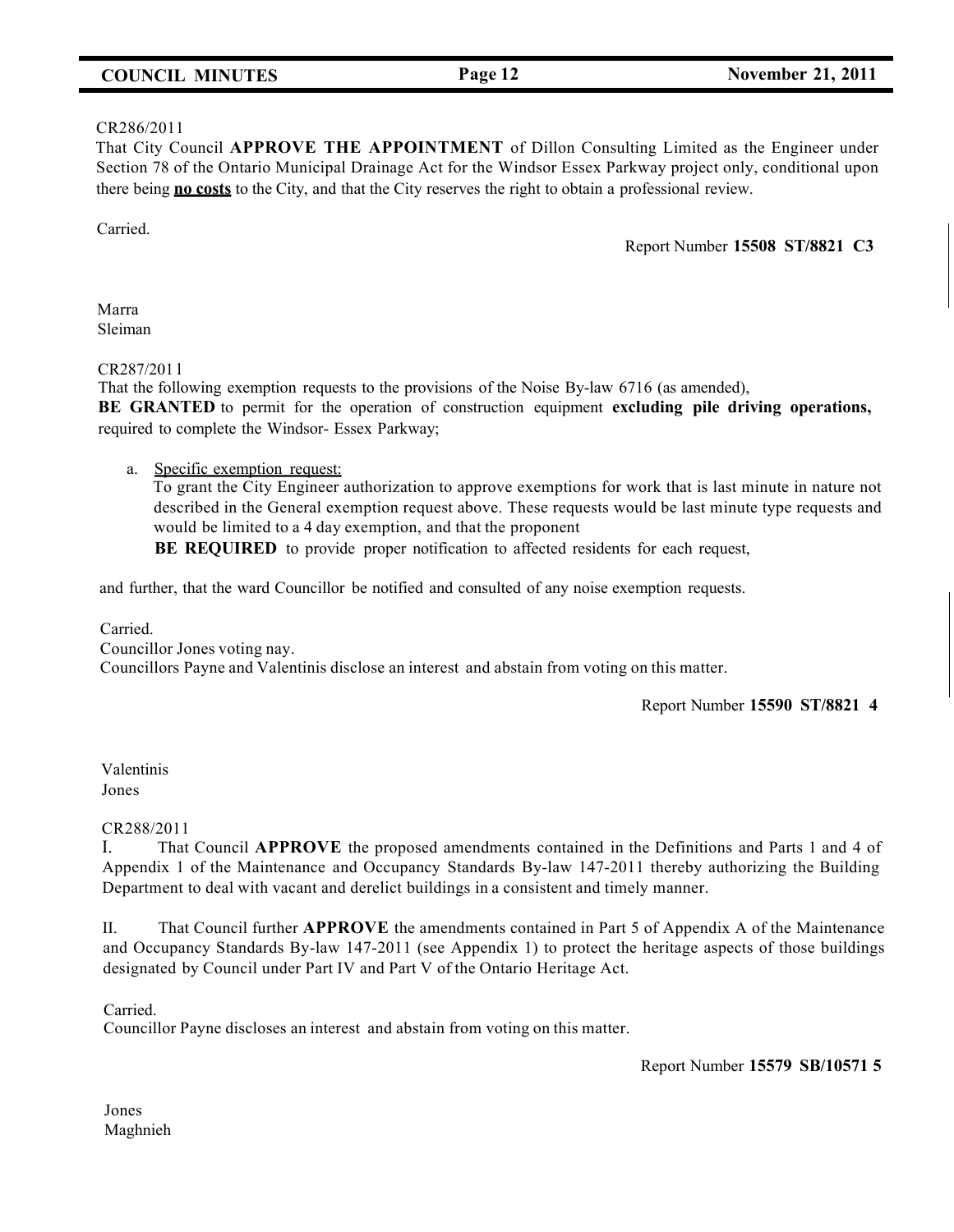# **COUNCIL MINUTES Page 13 November 21, 2011**

#### CR289/201 l

THAT subject to approval as to finaucial content by the City Treasurer and Chief Finaucial Officer aud as to legal content by the City Solicitor, tbe City of Windsor **ACCEPT** Turtle Island Recycling Corp.'s offer to repay early their loau for the City's surplus packer fleet; aud

THAT the City **ACCEPT** payment from Turtle Islaud Recycling Corp. in the amount of \$805,682.44 representing the remaining loau principal after the November 2011 payment; aud

That the City Solicitor **BE AUTHORIZED** to remove auy security filed against the equipment.

Carried.

Report Number **15592 El/10515 C6**

Marra Valentinis

#### CR290/2011

That the attached schedule of City Council and Standing Committee meetings for 2012 along with the "Deadlines for Submission of Reports Scheduled for Consideration at **City Council Meetings"** aud "Deadlines for Submission of Reports Scheduled for Consideration at **Standing Committee Meetings"** for Jauuary 1, 2012 to December 31, 2012 **BE APPROVED,** and further, that the advisors for each of the standing committees aud the chairpersons determine whether a meeting is required for each month.

Carried.

Report Number **15598 ACO2011 7**

**Appendices** Schedule of meetings

Jones Maghnieh

#### CR291/2011

THAT the request from the Windsor Parade Corporation for a sponsorship in the amount of \$3,630.00 to host the 2011 Annual Windsor Santa Claus Parade on December 3, 2011 **BE APPROVED** aud that the funds **BE CHARGED** to the Budget Stabilization Reserve Fund.

Carried.

Report Number **15595 SR/11205 CS**

#### Jones Maghnieh

#### CR292/2011

**THAT** the Community Development and Health Commissioner **BE AUTHORIZED** to execute the Residential Rehabilitation Assistance Program (RRAP) 2011/2012 Budget Allocation Agency Agreement between Canada Mortgage aud Housing Corporation (CMHC) aud the City of Windsor provided the agreement is in a form aud content satisfactory to the City Solicitor; satisfactory in finaucial content to the City Treasurer and satisfactory in technical content to the Executive Director of Housing and Children's Services.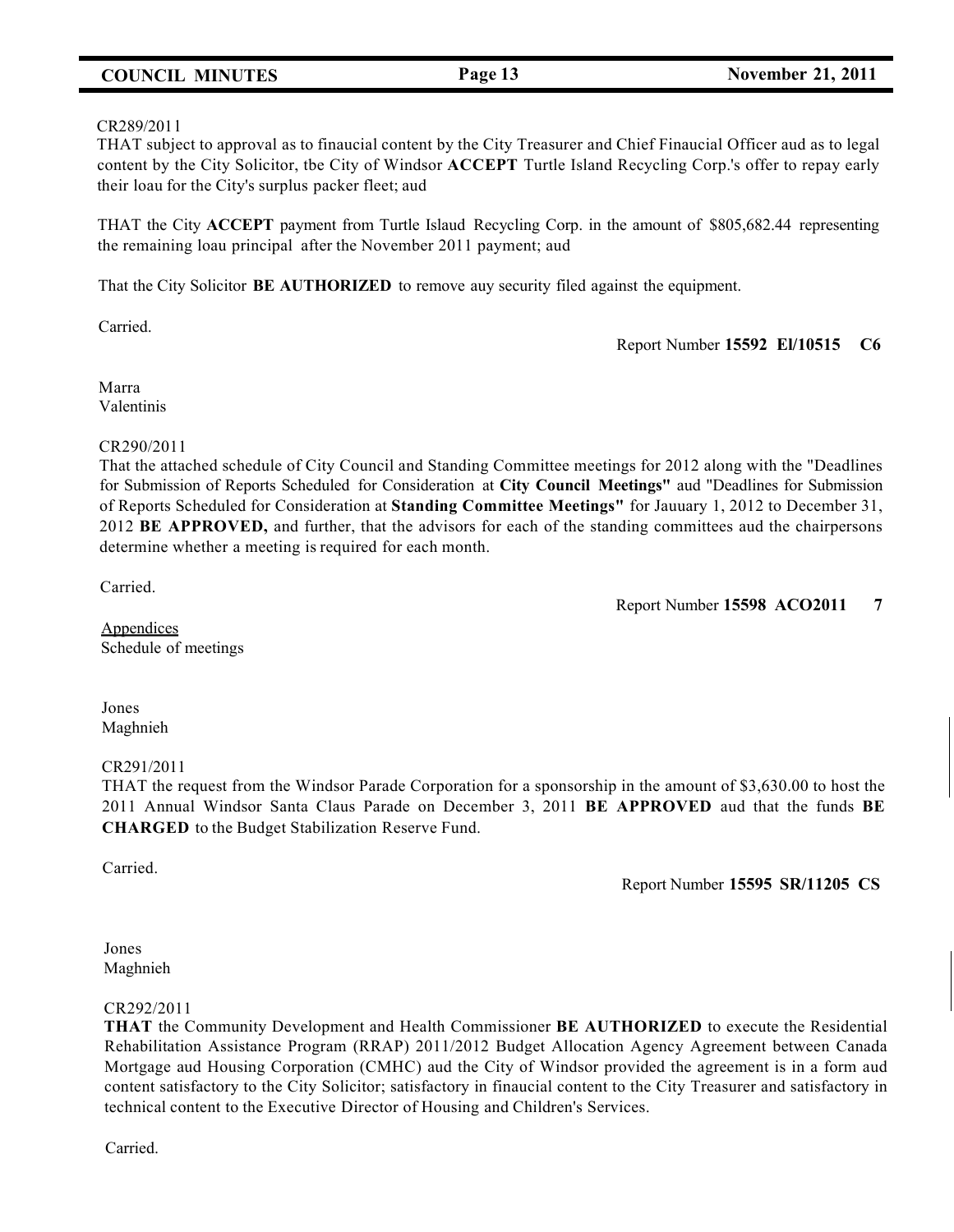Report Number 15599 SB/10486 C9

ADOPTED by Council at its meeting held November 21, 2011 [M335-2011] VC/bm

# **SPECIAL MEETING OF COUNCIL - IN CAMERA November 17, 2011**

# **Meeting called to order at: 4:50 p.m.**

# **Members in Attendance:**

Mayor E. Francis Councillor D. Dilkens Councillor R. Jones Councillor F. Valentinis Councillor B. Marra Councillor J. Gignac Councillor A. Maghnieh Councillor E. Sleiman

# **Members Absent:**

Councillor A. Halberstadt (participates by phone) Councillor P. Hatfield (participates by phone) Councillor H. Payne

# **Also in attendance:**

H. Reidel, Chief Administrative Officer

- J. Wilson for R. Warsh, Community Development and Health Commissioner and Corporate Leader Social Development, Health, Recreation and Culture
- M. Sonego, City Engineer and Corporate Leader Environmental Protection and Transportation
- G. Wilkki, City Solicitor and Corporate Leader Economic Development and Public Safety
- S. Vlachodimos, Deputy Clerk
- 0. Colucci, Chief Financial Officer/City Treasurer and Corporate Leader Finance and Technology
- N. Coleman, Mayor's Chief of Staff
- C. Masterson, Manager of Cultural Affairs

**Verbal Motion is presented by Councillor Dilkens, seconded by Councillor Maghnieh,**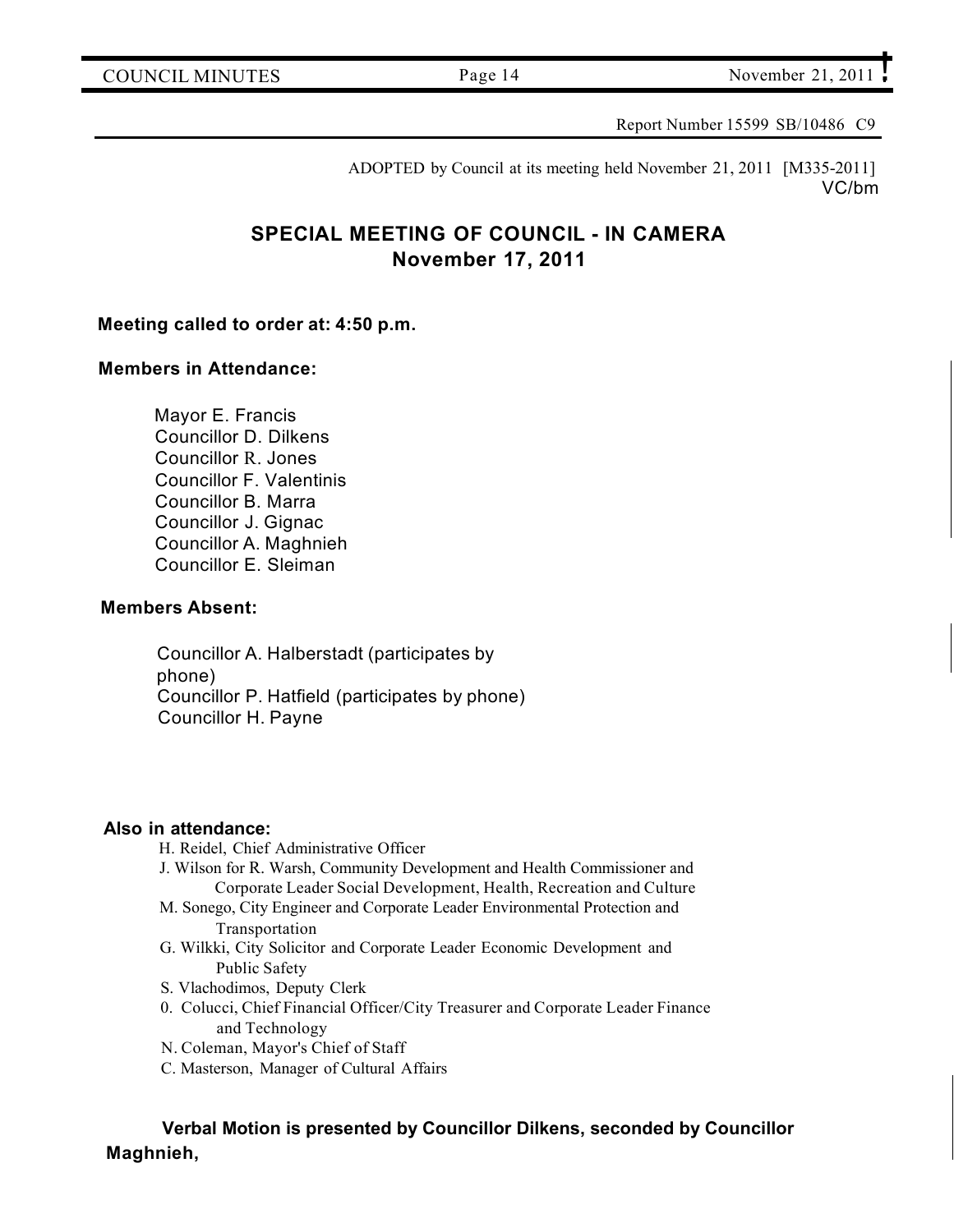| `H`\<br>''<br>MINI<br>INI (<br>$\mathbf{H}$ | $\alpha$ $\alpha$<br>. . | 20.<br>ovember<br>А. |
|---------------------------------------------|--------------------------|----------------------|

That Rule 3.3(c) of the *Procedure By-Jaw, 98-2011,* BE WAIVED to allow for the Mayor to call a special meeting without 24 hours notice.

Motion Carried.

Verbal Motion is presented by Councillor Dilkens, seconded by Councillor Maghnieh,

that Rule 3.3 (c) of the *Procedure By-law, 98-2011,* BE WAIVED to add the following Agenda item:

2. Property matter - security of the property of the Corporation.

Motion Carried.

Verbal Motion is presented by Councillor Dilkens, seconded by Councillor Maghnieh,

to move in Camera for discussion of the following item(s), adding Item 2:

| Item No. | <b>Subject</b>                                                                            | Section - Pursuant<br>to<br>Municipal Act, 2001,<br>as<br>amended |
|----------|-------------------------------------------------------------------------------------------|-------------------------------------------------------------------|
|          | Property matter - acquisition or disposition of<br>land by municinality - verbal reoort   | 239(2)(c)                                                         |
|          | Property matter - security of the property of $\int 239(2)(a)$<br>the Corooration - ADDED |                                                                   |

Motion Carried.

#### Declarations of Pecuniary Interest:

None declared.

Discussion on the items of business. (Items 1 and 2)

**Chair** The Mayor leaves the meeting at **5:52** p.m., and Councillor Dilkens assumes the

Councillor Valentinis leaves the meeting at **5:55** p.m.

The Mayor returns at 6:03 p.m., and leaves the meeting at 6:04 p.m.

Verbal Motion is presented by Councillor **Marra,** seconded by Councillor Jones,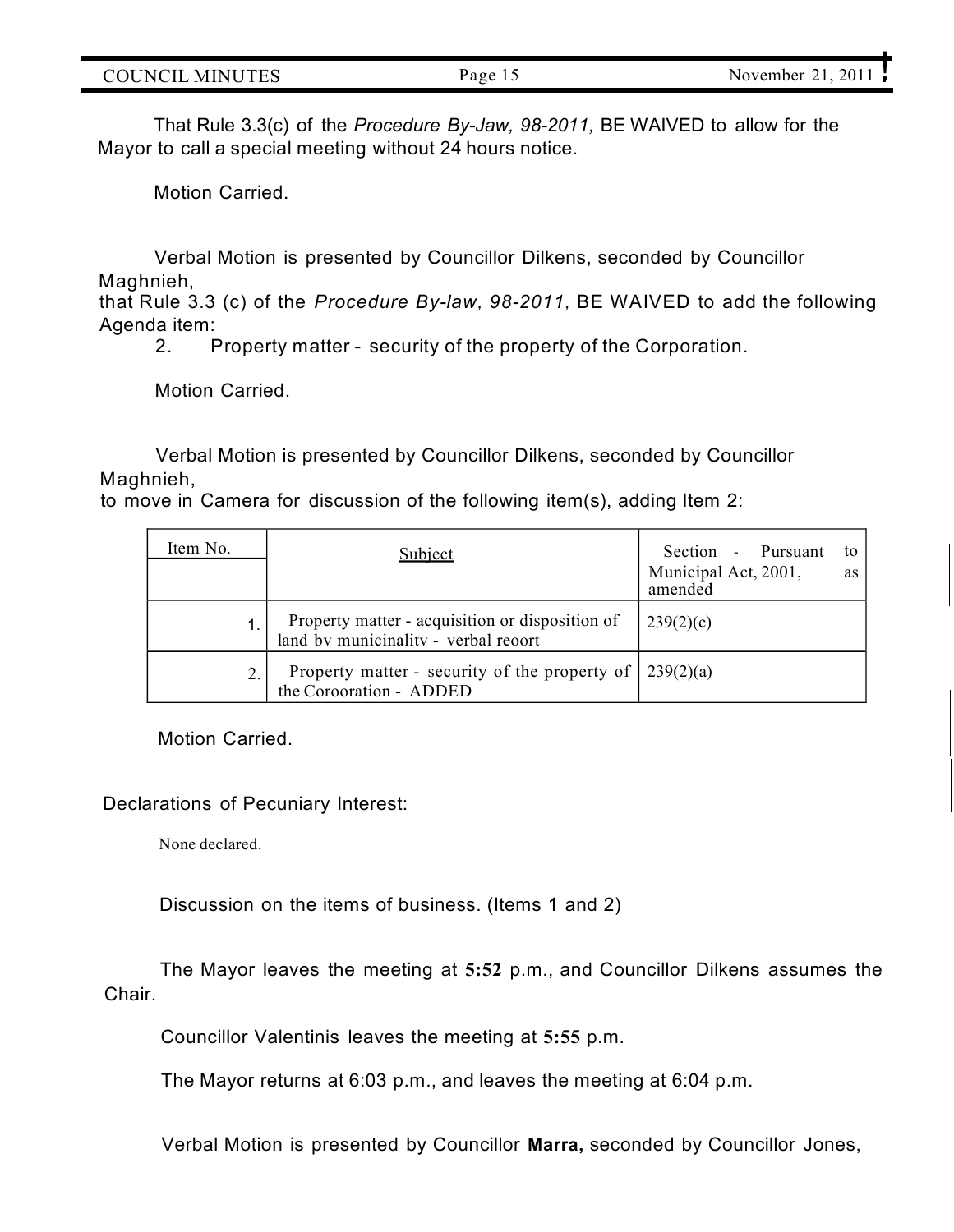to move back into public session. Motion Carried.

# **Moved by Councillor Sleiman, seconded by Councillor Marra, THAT the Clerk BE DIRECTED to transmit the recommendation(s) contained in the report(s) discussed at the In-Camera Council Meeting held November 17, 2011 directly to Council for consideration at the next Regular Meeting.**

1. That the confidential verbal report from Mayor Francis respecting a property matter - acquisition or disposition of land by municipality **BE RECEIVED** and further that the Mayor and Administration **BE AUTHORIZED** to proceed in accordance with the verbal direction of Council.

2. That the recommendation, as amended, contained in the confidential report from the City Engineer and Corporate Leader Environmental Protection and Transportation, Manager of Purchasing and Risk Management and Chief Financial Officer/City Treasurer and Corporate Leader Finance and Technology respecting a property matter-security of the property of the Corporation **BE APPROVED.**

# **Councillor Valentinis is absent for the vote on this item.**

**Motion Carried.**

**Moved by Councillor Marra, seconded by Councillor Jones, That the special meeting of council held November 17, 2011 BE ADJOURNED. (Time: 6:10 p.m.) Motion Carried.**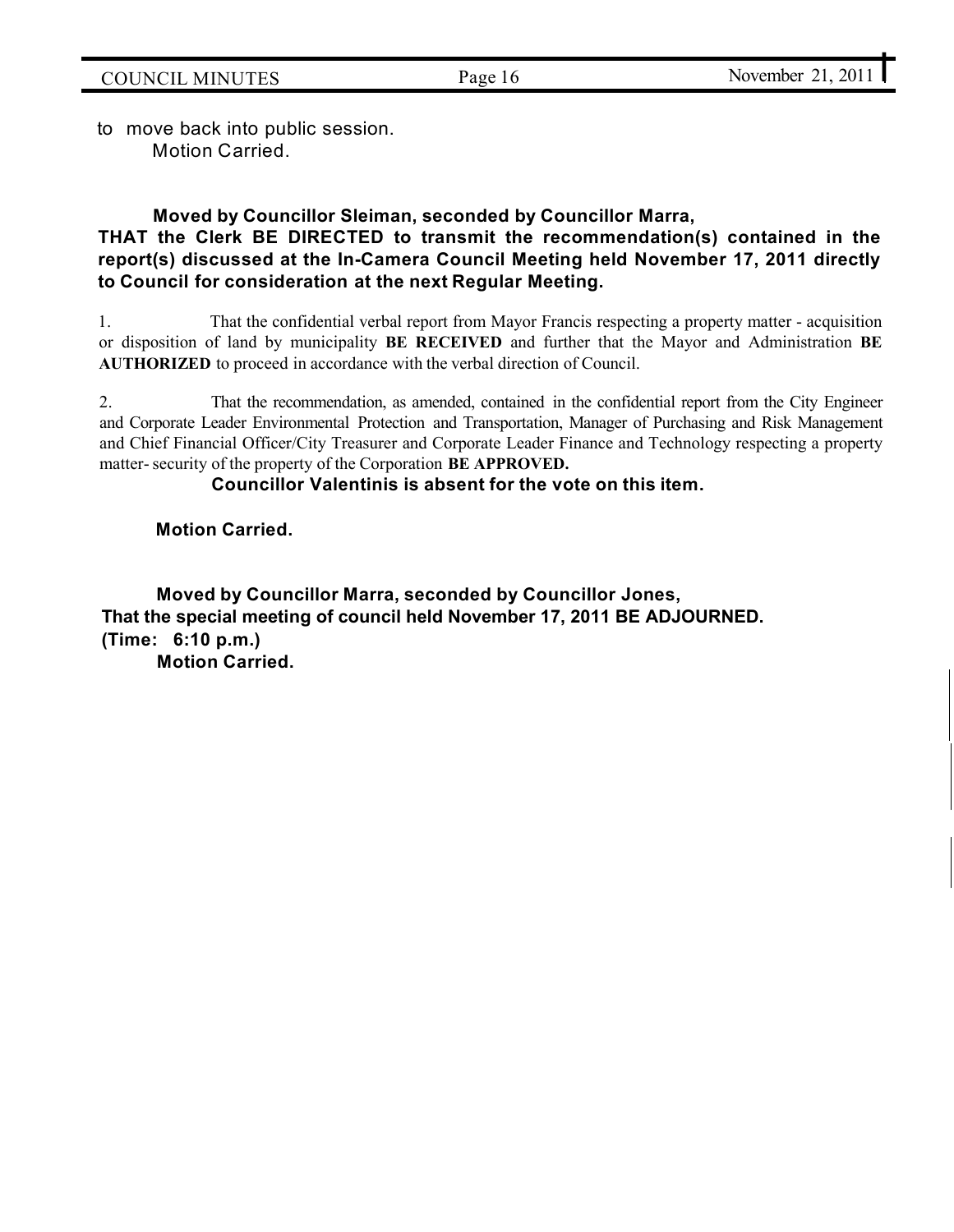**COUNCIL MINUTES Page 17 November 21, 2011**

# **ADOPTED AS AMENDED by Council at its meeting held November 21, 2011 [M333-2011] /AA** Windsor, Ontario November 21, 2011

# **REPORT NO. 34** of the **EXECUTIVE COMMITTEE** of its meeting held August 30 2011

**Members Present: Mayor E. Francis Councillor D. Dilkens Councillor J. Gignac Councillor A. Halberstadt Councillor P. Hatfield Councillor R. Jones Councillor A. Maghnieh Councillor H. Payne Councillor E. Sleiman Councillor F. Valentinis**

**Members Absent: Councillor B. Marra**

The following recommendation of the Executive Committee

**BE APPROVED** as follows:

Moved by Couocillor Halberstadt, seconded by Couocillor Maghnieh,

THAT City Couocil **APPROVE** the changes to the guidelines for the provision of tax relief under Section 357(1) (d.l) of the Ontario Municipal Act, 2001:

#### *Extreme Poverty*

- *Completion of a financial disclosure statement which includes family income, savings and assets*
- *Full tax relief would be approved if*
	- o *Income levels for the family unit are at or below that which has been determined as low-income cut offs for purposes of social assistance*
	- o *Liquid and non-registered financial savings/assets of the family unit at December 3t'' of the tax year are equal to or below the amount of the property taxes*
	- o *Property assessment value is equal to or less than \$150,000*
- *Partial tax relief would be approved if*
	- o *Income levels for the family unit exceed that which has been determined as low-income cut offs for purposes of social assistance. That is, income above the threshold would be deducted first from the property taxes payable. The balance of taxes, if any, would be considered for tax relief purposes.*
	- Liquid and non-registered financial savings/assets of the family unit at December 31<sup>*'*</sup> of the tax *year are above the amount of the property taxes. That is, savings/assets above the threshold would be deducted first from the property taxes payable. The balance of taxes, if any, would be considered for tax relief purposes.*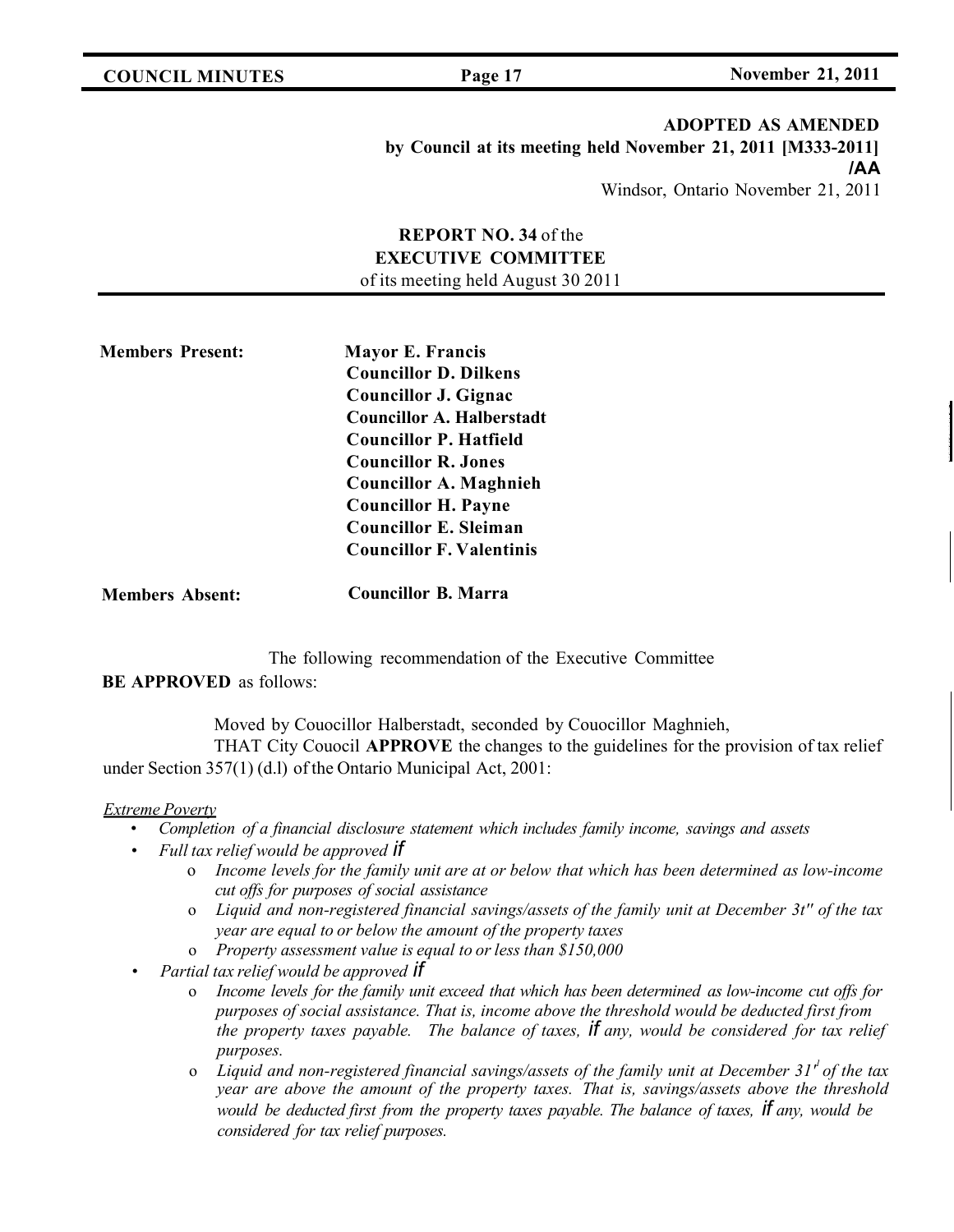**COUNCIL MINUTES Page 18 November 21, 2011** 

- o *Property assessment value is greater than \$150,000. That is, the assessed value above the threshold would be deducted first from the property taxes payable. The balance of taxes, if any, would be considered for tax relief purposes.*
- *Family unit for purposes of determining family income is defined as all registered owners, spouses and any occupants 18 years of age or older. Children below the age of 18 in full time attendance at a qualifying educational institution are excluded.*
- *Ontario Property Tax grants are included in determining tax relief That is, grants received as a result of claiming the property taxes as a personal tax deduction is deducted from tax relief provided under the program*
- *Applications would be accepted for a period not to exceed two years (consecutive or otherwise)*

THAT City Council **ACCEPT** Administration's recommendations with regards to approval of 39 applications for total tax relief of \$58,624.09 and;

THAT City Council **APPROVE** the continuation of the tax relief program under the revised guidelines for 2011 and;

THAT City Council **AUTHORIZE** the carry forward of \$30,591.86 from the 2010 tax relief program to the 2011 tax relief program and;

THAT City Council **AUTHORIZE** an additional \$49,408.14 to be allocated from the Budget Stabilization Reserve for purposes of providing the tax relief program for 2011.

THAT all appeals **BE FORWARDED** to the Community Development and Health Commissioner for review and recommendations, and further forwarded to Council for final decision; and

THAT Administration **BE REQUESTED** to research the City of Ottawa's waiver option of the 5% armual interest charge; along with the tax relief guidelines of Oshawa, Hamilton and Sudbury, and that Administration **REPORT BACK** to Council within 90 days . Carried.

*Clerk's Note:* The Report from the Chief Financial Officer dated August 18, 2011 titled "Relief from Property Taxation" is *attached* as background information

**Livelink 15445 AF2011**

**CHAIRPERSON** 

CITY CLERK